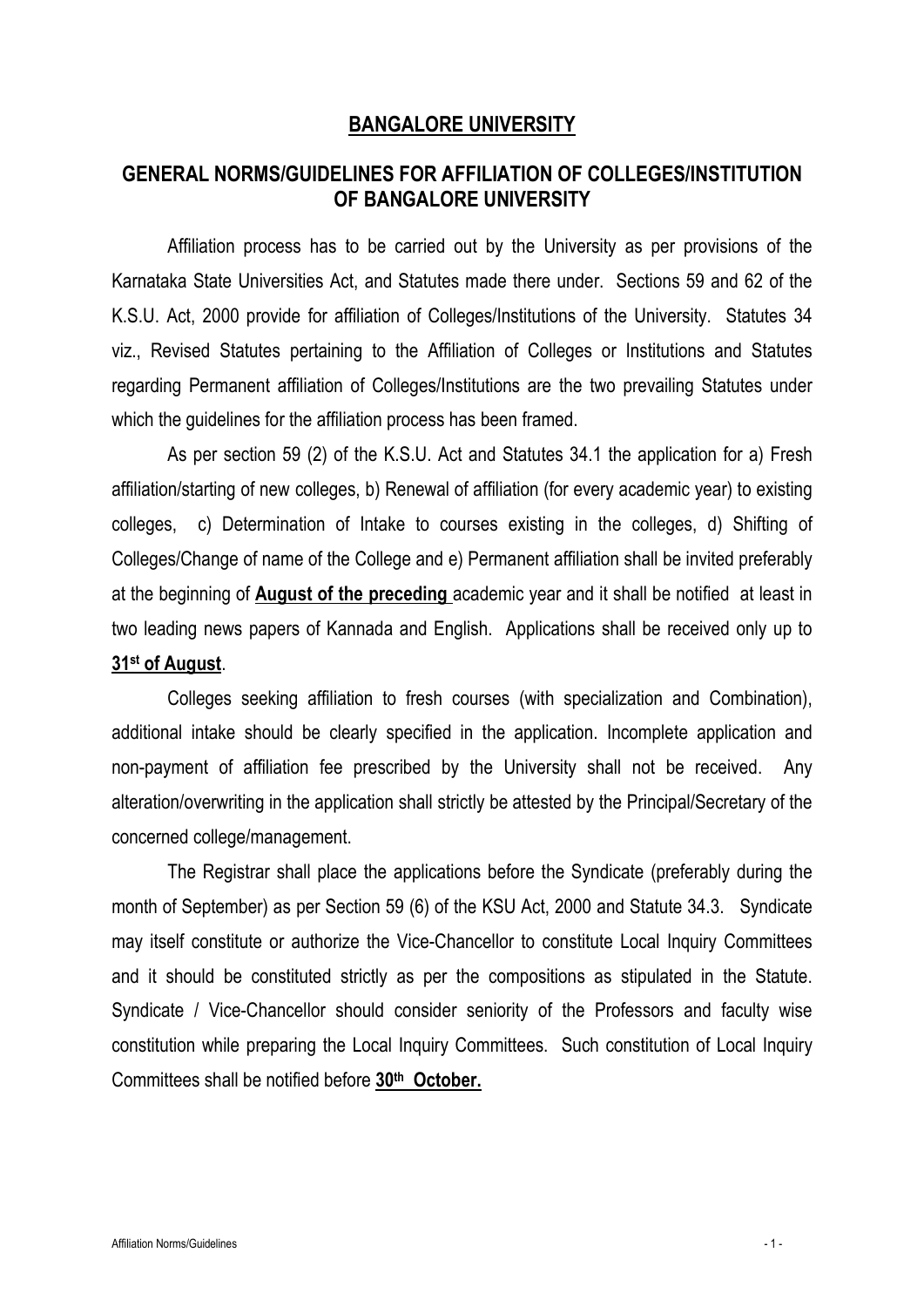Local Inquiry Committees shall begin inspection during the month of October/November.

### I. GUIDELINES FOR LOCAL INQUIRY COMMITTEES/ AFFILATION NORMS & STANDARDS:

Local Inquiry Committee is sent to examine all the aspects of the proposal of an Institution or Society for starting the proposed College or extension / continuation of affiliation. The Committee should mainly look into the need (for Fresh College), the financial position, the academic feasibility and accommodation. To help the Committee, the Institution formats are developed called Check lists which shall be sent to the colleges/managements before the visit. Still the overall assessment is the responsibility of the Local Inquiry Committee and also it is expected to cover any areas that are relevant which may be missing in the format. These norms have been evolved after consultations with experienced Senior teacher in various areas and should be taken as guidelines and adhered to. However, if deviations are to be made from these norms in special circumstances, the justification for the same should be made. The main objective of the LIC should provide for Equity, Objectivity, Transparency and Academic Integrity.

Local Inquiry Committees are further requested to submit inspection report to this effect in addition to providing their observations, remarks on the various proforma (i.e., I, II, III). It is also requested that the Local Inquiry Committees do not become Committees to pointing out deficiencies but a Committee of evaluation. With this background in view the norms are enunciated below:

#### I A) FRESH AFFILIATION

#### a. NEED:

To assess the need it is necessary to take into account the number of degree colleges functioning in the area and the kind of education that is made available (Science / Arts/ Commerce, etc.,). If similar educational facility is available, then the Committee should assess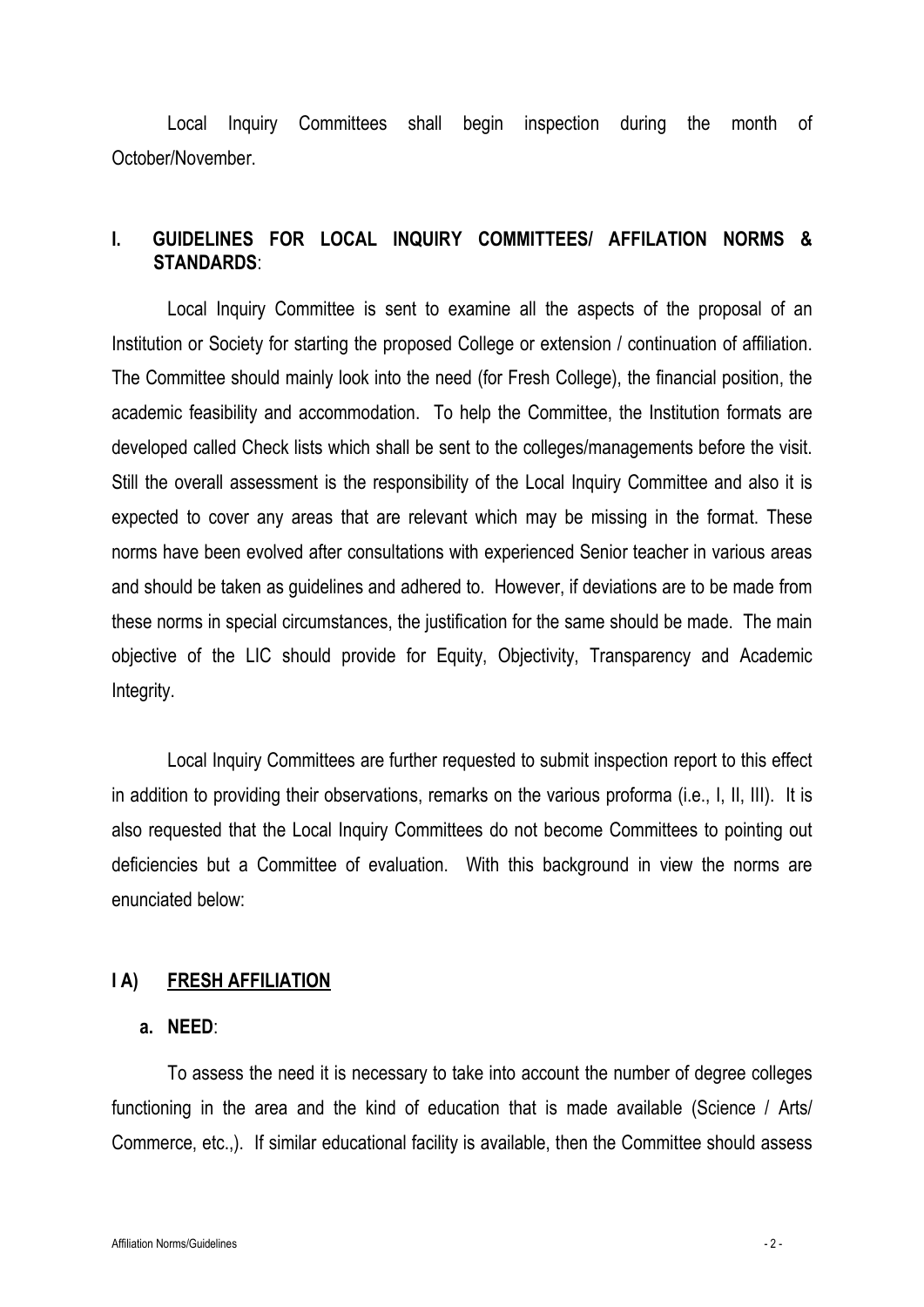whether starting another College in the same discipline would weaken the existing strength in College substantially.

The assessment should be arrived from two factors:

- i. Strength in the existing College / s
- ii. The Strength of PUC II year in the area that forms the feeding Centre for these degree Colleges, and a clear note justifying the need will be a positive help to the University in arriving at a final decision.

# b. LAND:

Minimum land that should be available to set up the College is as follows:

- a. Minimum of 02 acres including playgrounds of 1 acre for Arts, Science & Commerce College.
- b. Physical Education College: 15 acres or as per NCTE norms
- c. Education College: 05 acres or as per NCTE norms
- d. For BHM : 0.5 acres in Bangalore City and 2.5 acres out side Bangalore City as per AICTE norms.
- e. For MBA/MCA : 0.5 acres in Bangalore City and 1.25 acres outside Bangalore City as per AICTE norms.

These requirements when not be fulfilled in the first instance, at least there should be firm plans and resources for acquiring stipulated land within the next 3 years of starting of an Institution. A College should have its own building within 5 years of its establishment. In case of non fulfillment of the above, renewal of affiliation shall not be granted.

#### c. BUILDING:

College building or buildings shall provide the following minimum accommodation.

- i. Adequate accommodation to locate all the classes depending on the courses offered and number of students proposed to be admitted. Each lecture room should provide one Sq.M of floor area per student. Laboratory should provide 2.5 Sq.M. of floor area per student. Laboratories should provide all necessary facilities like Gas, Water, Electricity, proper drainage system.
- ii. In addition to the class rooms and laboratories, accommodation shall have to be provided for Principal's Office, College Office, Staff room, Common room for women students and library with reading room which should provide seating accommodation for: 15% of the strength of admission for Arts, Science, Commerce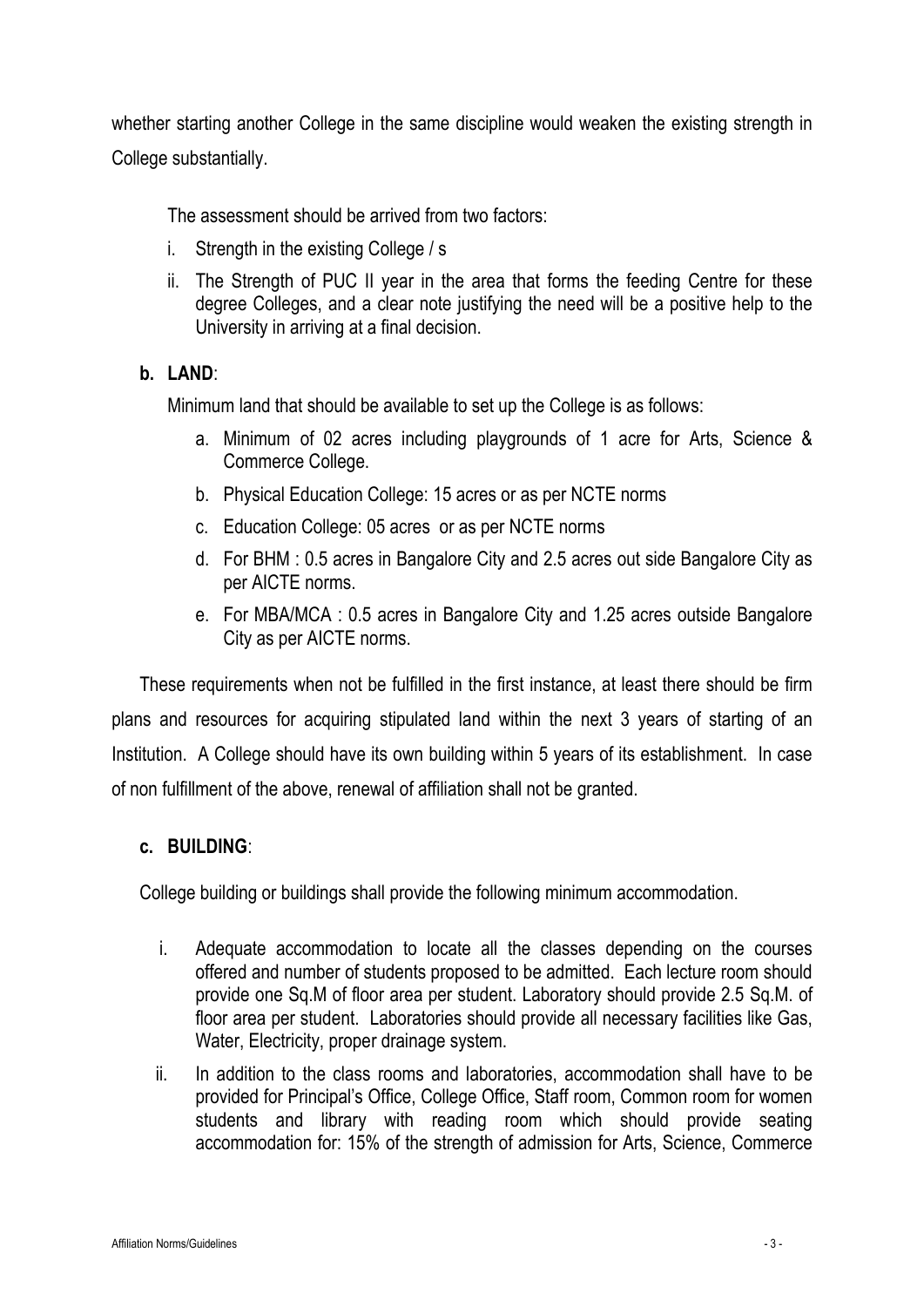and Law. Besides adequate toilet facilities must be made available for Teachers, Ladies Girls and Boys separately.

- iii. Special provision for museum / Green house (Botany, Zoology and other subjects that may need museum / Green house) should be provided.
- iv. For BHM course the total built up area shall be 1000 sq.mt and for MCA/MBA courses 700 sq.mt as per AICTE norms. The built up area for B.Ed/B.P.Ed/M.Ed/M.P.Ed. courses shall be as per NCTE norms.

#### d. FURNITURE:

The Classrooms, Laboratories, Office and Library should be adequately furnished. Proposals for furnishing should be closely examined in relation to need and finance.

#### e. LIBRARY:

Adequate number of Text books, Reference books, Periodicals/ Journals should be procured to meet the requirements of the students for the courses they have offered. Following is the financial requirements for the library for various courses:

| Arts/Science/Commerce/Management/Education per course: |               |
|--------------------------------------------------------|---------------|
| First year                                             | Rs.1,00,000/- |
| Second year                                            | Rs. 50,000/-  |
| Third year and onwards                                 | Rs. 50,000/-  |

#### f. Equipment:

Subjects requiring equipments in Arts, Science, Commerce should be examined with reference to list of equipments that may be provided by the University. In the absence of that, equipments of the courses as mentioned in the syllabus should be taken as guidelines.

#### g. Playground and Recreation facilities:

Satisfactory arrangements for play grounds, hostels and recreation facilities should be made and the plans for the next 3 years in this regard should be closely examined and reported.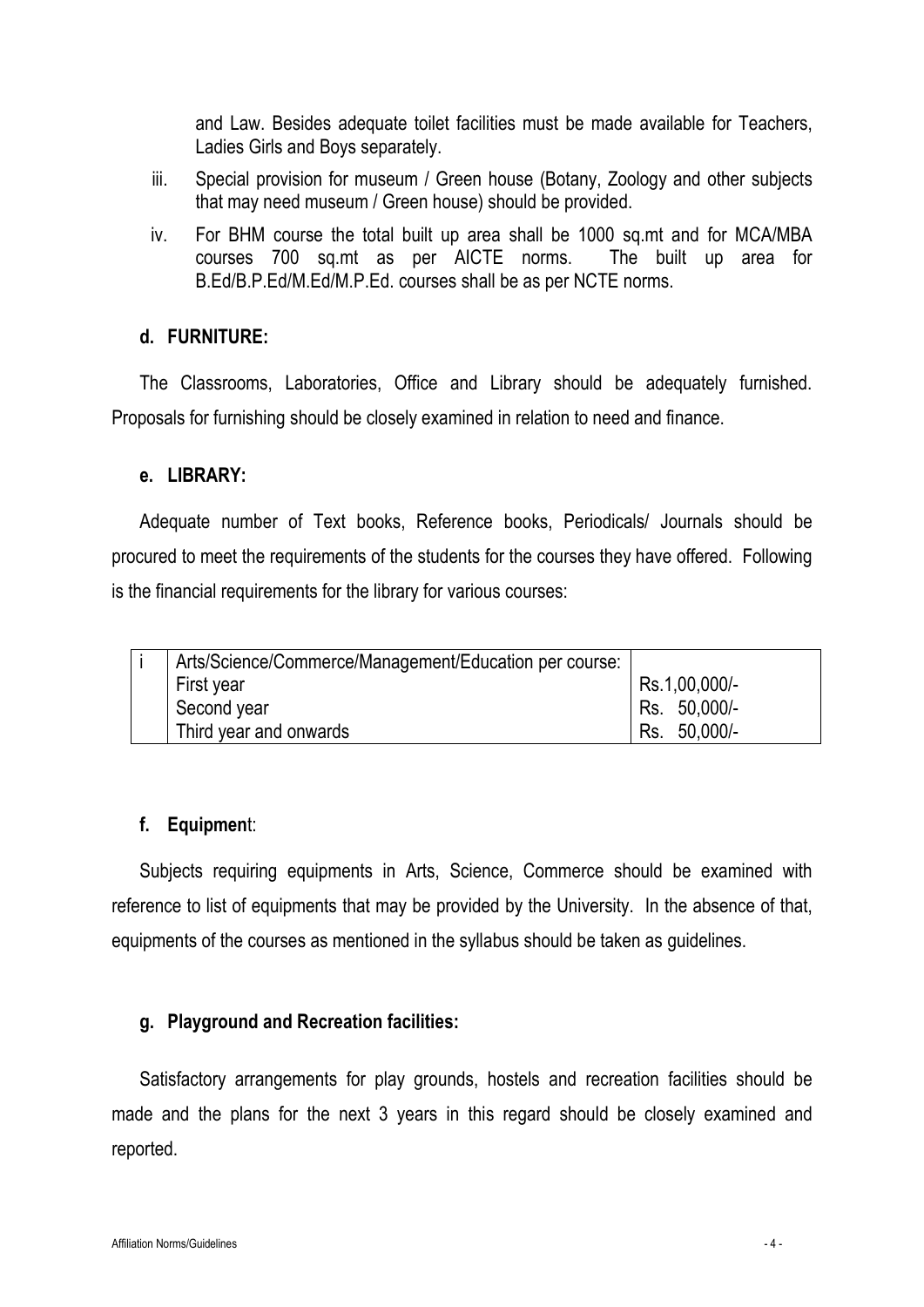# h. Principal:

A qualified Principal should have been appointed in accordance with University rules and norms of the UGC/AICTE/NCTE etc.

Principal should be the Member – Secretary of the Managing Committee for the College. If for some reason, in charge Principal is appointed, he/she should act as Secretary of the Managing Committee.

i. Staff Pattern:

# a. Teaching staff:

- Staff pattern should be commensurate with the Courses that are proposed to be offered. For courses like BHM/MBA/MCA the pattern laid down by the AICTE has to be followed and B.Ed/B.P.Ed/M.Ed/M.P.Ed. staff pattern laid down by the NCTE and for specialized courses like BASLP/MASLP and Rehabilitation Science staff pattern laid down by the RCI has to be followed. For all other courses in Arts, Science & Commerce and PG courses staff pattern laid down by the UGC should be followed:
- The staff pattern for Arts, Science and Commerce are to be strictly in accordance with the regulations of the courses and as per the orders issued by the Dept. of Collegiate Education, Government of Karnataka.
- The appointment and qualification of the Teaching staff must be as per the Statutes governing the service condition of the teachers in the colleges affiliated to Bangalore University.
- Student to Teacher ratio fixed by the University Grants Commission/AICTE/NCTE shall be followed.

# b. Non-Teaching staff:

Non-teaching staff pattern given below is as stipulated by the Dept. of Collegiate Education, Government of Karnataka shall be followed:

(i) For office:

|     | 1. For Colleges having Student strength below   2. For Colleges having Student strength above |
|-----|-----------------------------------------------------------------------------------------------|
| 500 | 500 and below 1000                                                                            |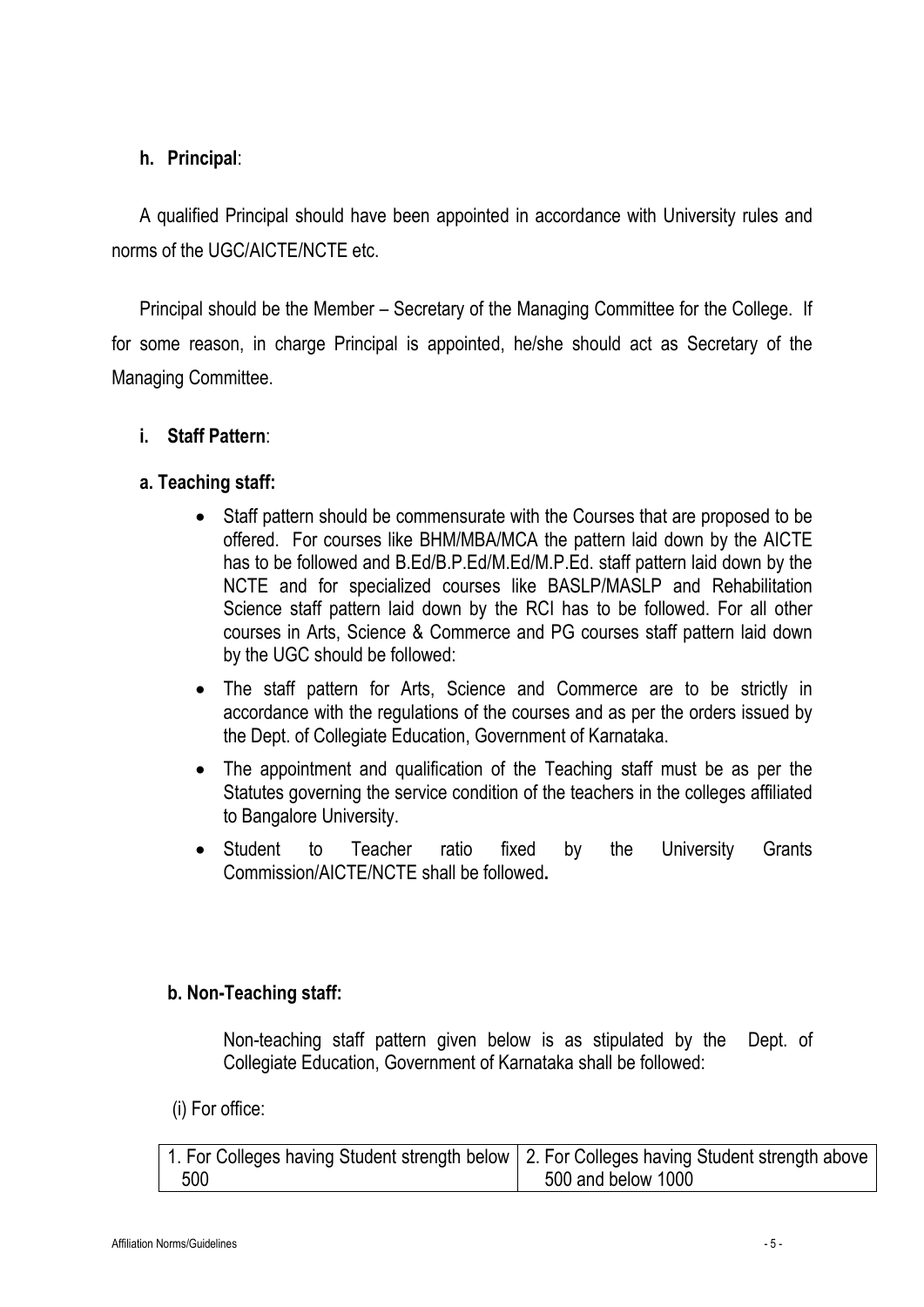| Superintendent (Admn.)<br><b>FDA</b>                             | -1<br>-1 | Superintendent (Admn.)<br>Superintendent (Accounts) | -1<br>-1 |
|------------------------------------------------------------------|----------|-----------------------------------------------------|----------|
| <b>SDA</b>                                                       | -2       | <b>FDA</b>                                          | -2       |
| Jr. Typist                                                       | -1       | <b>SDA</b>                                          | -4       |
|                                                                  |          | Jr. Typist                                          | -1       |
| 3. For increase in every 800 students and<br>above 1000 students |          |                                                     |          |
| <b>FDA</b>                                                       | -1       |                                                     |          |
| <b>SDA</b>                                                       | $-1$     |                                                     |          |
| Jr. Typist                                                       | -        |                                                     |          |

(ii) For Library

|                           |      | For Colleges having less than 1500 2. For Colleges having more<br>than 1500 |
|---------------------------|------|-----------------------------------------------------------------------------|
| students:                 |      | students:                                                                   |
| Librarian                 | -1   | Senior Librarian<br>-1                                                      |
| <b>Library Assistants</b> | -1   | Librarian<br>-1                                                             |
| Clerck-cum-Typist         | - 1  | Clerck-cum-Typist<br>- 1                                                    |
| <b>Attenders</b>          | $-2$ | <b>Attenders</b><br>-3                                                      |

(iii) P.E. Teachers/Instructors

| students:                                   |  |  |  |                                                                                           | 1. For Colleges having less than 1500 1. For Colleges having more<br>than $1500$<br>students: |  |
|---------------------------------------------|--|--|--|-------------------------------------------------------------------------------------------|-----------------------------------------------------------------------------------------------|--|
| <b>Physical Culture Instructor Grade-II</b> |  |  |  | <b>Physical Culture Instructor Grade-I</b><br><b>Physical Culture Instructor Grade-II</b> |                                                                                               |  |

(iv) Class iv employees

Laboratory Assistants: One attender for thirty-five hours of practical Laboratory work per week.

# Peons:

| For a college with less than 250/ day students | 4 Posts |
|------------------------------------------------|---------|
| For a college with 250-500/ day students       | 6 Posts |
| For a college with 501-750 /day students       | 7 Posts |
| For a college with 751-1000/ day students      | 9 Posts |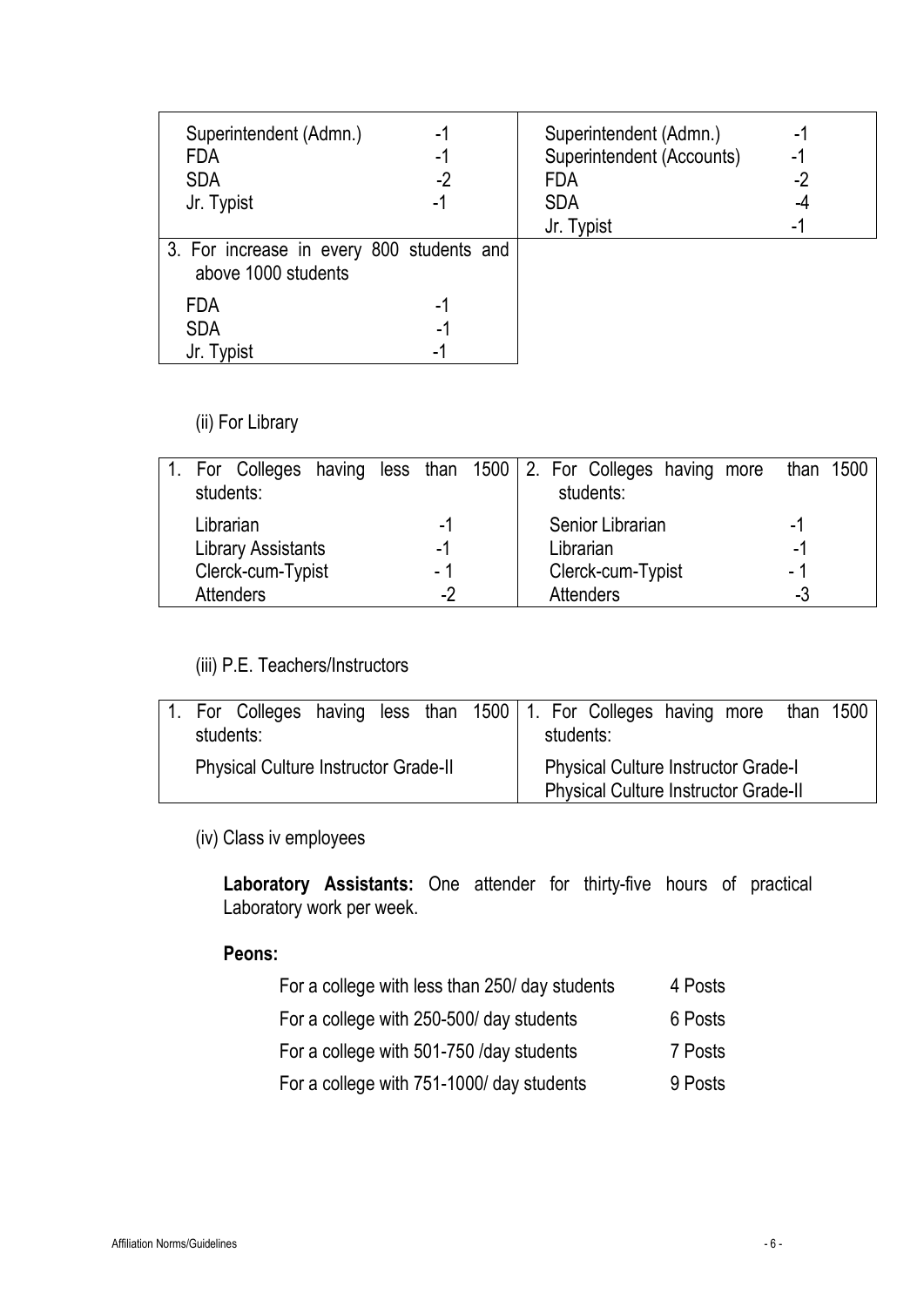#### I B) CONTINUATION OF AFFILIATION

#### 1. Performance report:

The Committee should examine whether the conditions laid down by the previous Local Inquiry Committee have been satisfactorily fulfilled. If not, they should examine why they were not fulfilled and whether such non-compliance is found to affect the quality of instructions in the College. They should take this into account while recommending continuation of affiliation. They should list out the areas wherein satisfactory compliance is necessary and they should suggest a time limit for completing them in case they are recommending continuation of affiliation. While doing so, they should bear in mind the guidelines for the fresh colleges. In addition they should also look into the guidelines for the norms to be issued for the  $2_{nd}$ ,  $3_{rd}$  and  $4_{th}$  year of the college. On library, equipments, etc., while recommending, the Committee should take into account the entire requirements in addition to the corpus fund and the availability of resources which should be specifically mentioned in the report.

#### 2. Staff:

Appropriate number of teachers should be appointed. In this regard guidelines laid down by the Director of Collegiate Education in regard to UG and as per guidelines of the University in regard to P.G. should be taken into account for fixing the requirements for Arts, Science and Commerce Colleges/Departments respectively.

Continuation of service of teachers in the existing subjects has to be normally provided so that the students are provided with adequate and continuous teaching facilities and to enable the University for the conduct of examination with adequate eligible teachers. It is necessary to verify stringently whether the conditions have been satisfied in this respect and recommendations for additional staff shall also be made.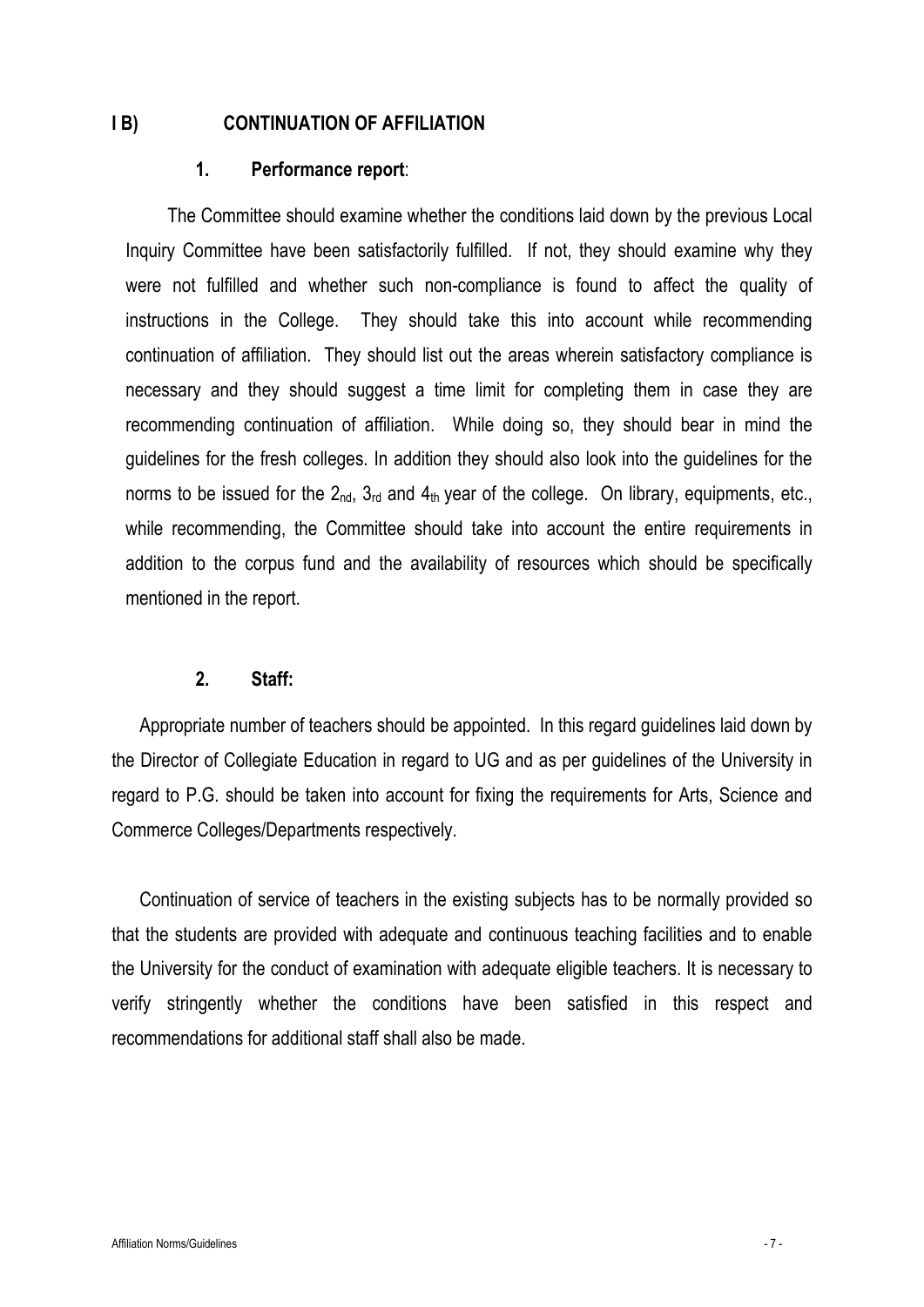## 3. Continuation/Enhancement of intake:

For continuation of affiliation also, previous years conditions should be examined and in addition number of qualified teachers required should be ascertained and reported.

The requirements of lecture halls, Library, laboratory for increased number of students should be examined and reported upon.

#### 4. Observations:

Observations for continuation of affiliation, starting of new courses, the combination and the intake of each course should be mentioned by the Committee.

Local Inquiry Committees should compulsorily co-opt a Subject expert for fresh affiliation/starting of additional courses and enhancement of intake to P.G. courses. Subject Expert should be the Chairman/Co-ordinator/Professors/Reader of the concerned Department of Studies in the University authorized by the Registrar. In case the desired course is not offered in the University, Committee should co-opt Chairman of the concerned Board of Studies for the purpose.

# I C PERMANENT AFFILIATION :

The Committee should examine fulfillment of conditions laid down by the previous Local Inquiry Committees, results, achievements, and developmental activities of the college for the past 5 years. Committee should compulsorily look into the Statutes of permanent affiliation for the norms and standards prescribed therein are fulfilled and detailed report shall be submitted as per proforma III.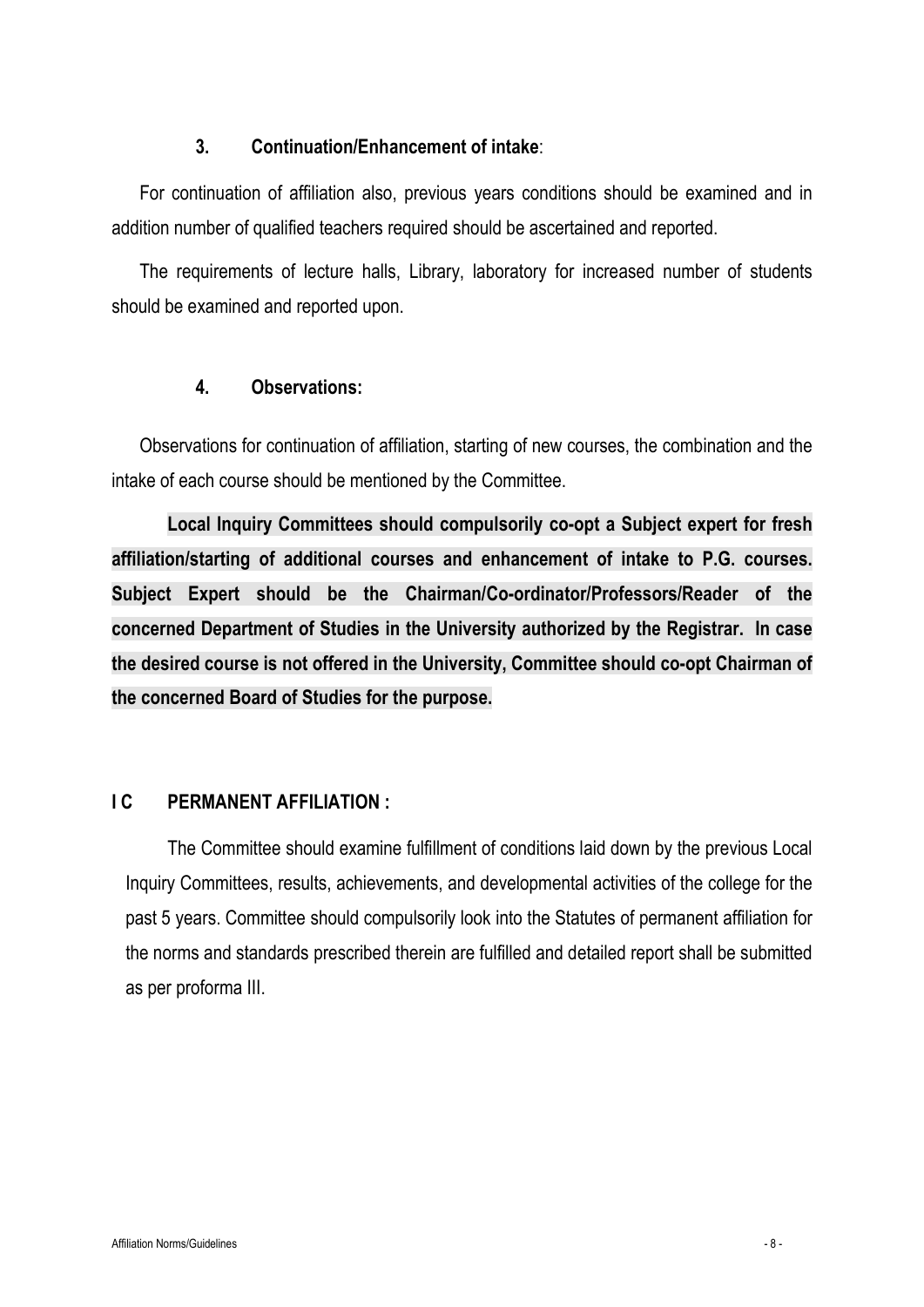# II. GUIDELINES FOR PERMITTING POSTGRADUATE PROGRAMMES IN AFFILIATED COLLEGES

The following shall be the guidelines for permitting Postgraduate Programmes in an affiliated Colleges:

## i. General

- 1. The College shall comply with all the provisions of the Act, the Statutes, the Ordinances and also the rules and regulations of the University framed in this regard.
- 2. Colleges having permanent affiliation or atleast five years of continuous affiliation and having been **accredited B grade and above by the NAAC** only shall be eligible to start postgraduate programmes.
- 3. There shall be a core faculty consisting of atleast Six full-time members for each postgraduate programme in a College. All the faculty members viz. a)Professors, b) Readers c) Lecturers shall be duly appointed as prescribed by UGC from time to time. Among them at least two members should posses research degree (Ph.D).
- 4. All the faculty members shall be paid as per pay scales prescribed for the concerned cadres viz., Professors, Readers, Lecturers, by UGC AICTE and payment shall be made through Bank.
- 5. In addition to the core faculty, retired teachers having more than five years of teaching experience at the P.G. level may be appointed as visiting faculty to handle certain specialized subjects, if need be. In exceptional cases eminent persons may also be invited as guest faculty, provided that they have requisite qualification.
- 6. There shall be separate faculty for each P.G. Programme. The U.G. teachers shall not be allowed to handle P.G. classes.
- 7. The number of teaching posts, the qualifications (as prescribed by the University) of the teaching staff their recruitment procedure and conditions of service shall be in accordance with the Statutes Ordinances Regulations of the University in private colleges and shall be such as to ensure the imparting of quality instructions to the students in the courses of studies to be undertaken by the College. However, the service conditions of employees shall be as prescribed by the Government.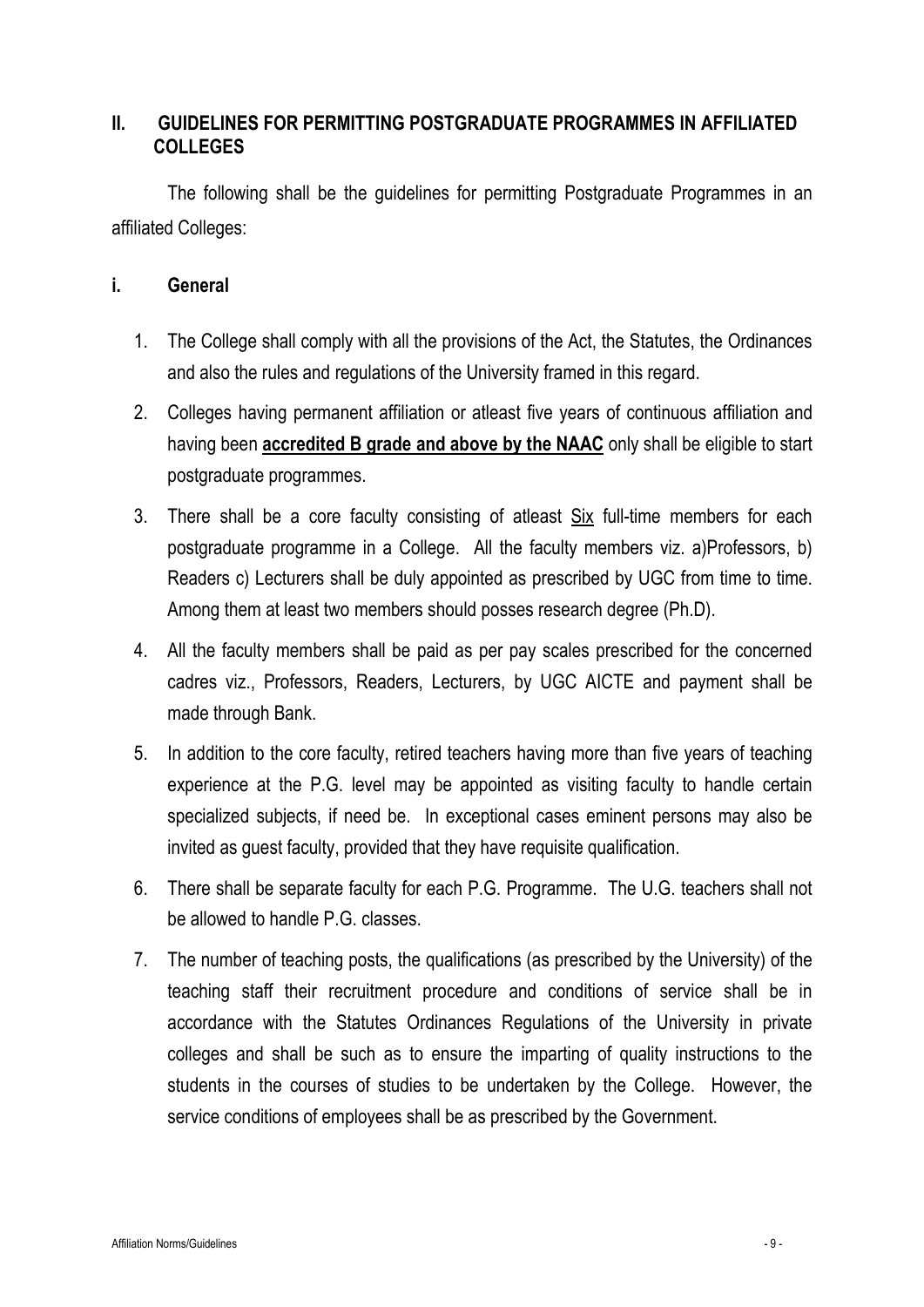- 8. Atleast one member of the P.G. faculty of the College and one representative of the University shall be represented on the Governing Council of the College.
- 9. The students shall be admitted to the postgraduate programmes as per the regulations prescribed for the programme by the University and also as per the guidelines of admissions issued by the State Government from time to time.
- 10. The fee structure prescribed by the University should be adopted by the college. Under no circumstances any Capitation/Developmental fee should be collected. If the same is reported, disciplinary action should be initiated against the concerned college.
- 11. The intake of each postgraduate programme shall be as fixed by the University/AICTE/NCTE etc.,. The institution shall agree to follow the reservation policy for admission to PG courses as notified by the State Government from time to time.
- 12. The academic and welfare activities of the backward classes and Scheduled Cates/Tribes students shall be properly looked after and special attention be paid by the Colleges to their problem while also adhering to State rules and directions on reservation.
- 13. No College shall insist on any financial contribution from its teaching and non-teaching staff for meeting recurring or non-recurring general or special expenditure of the College or impose cuts in their salaries for any other purpose.
- 14. The College shall ordinarily have undisputed possession of land measuring atleast 5 acres (relaxable to 1 acre in Bangalore City) and shall submit a blue print of the proposed building of the College to the University.

# ii. Infrastructure:

- 15. The College shall have a separate Library for the Postgraduate programmes. The Library shall have facilities like Reading Room, Journal Section, Text Book Section and Reference Section along with internet facility. The seating Capacity shall be in accordance with the strength of the P.G. Students. A separate qualified Librarian with P.G. degree in Library Science shall be appointed for managing the P.G. Library.
- 16. There shall be separate classrooms, staff rooms, Ladies common room and laboratories for the P.G. progreammes. The size of the classrooms, Laboratories etc., shall be in accordance with the intake fixed for each programme as laid down by the U.G.C.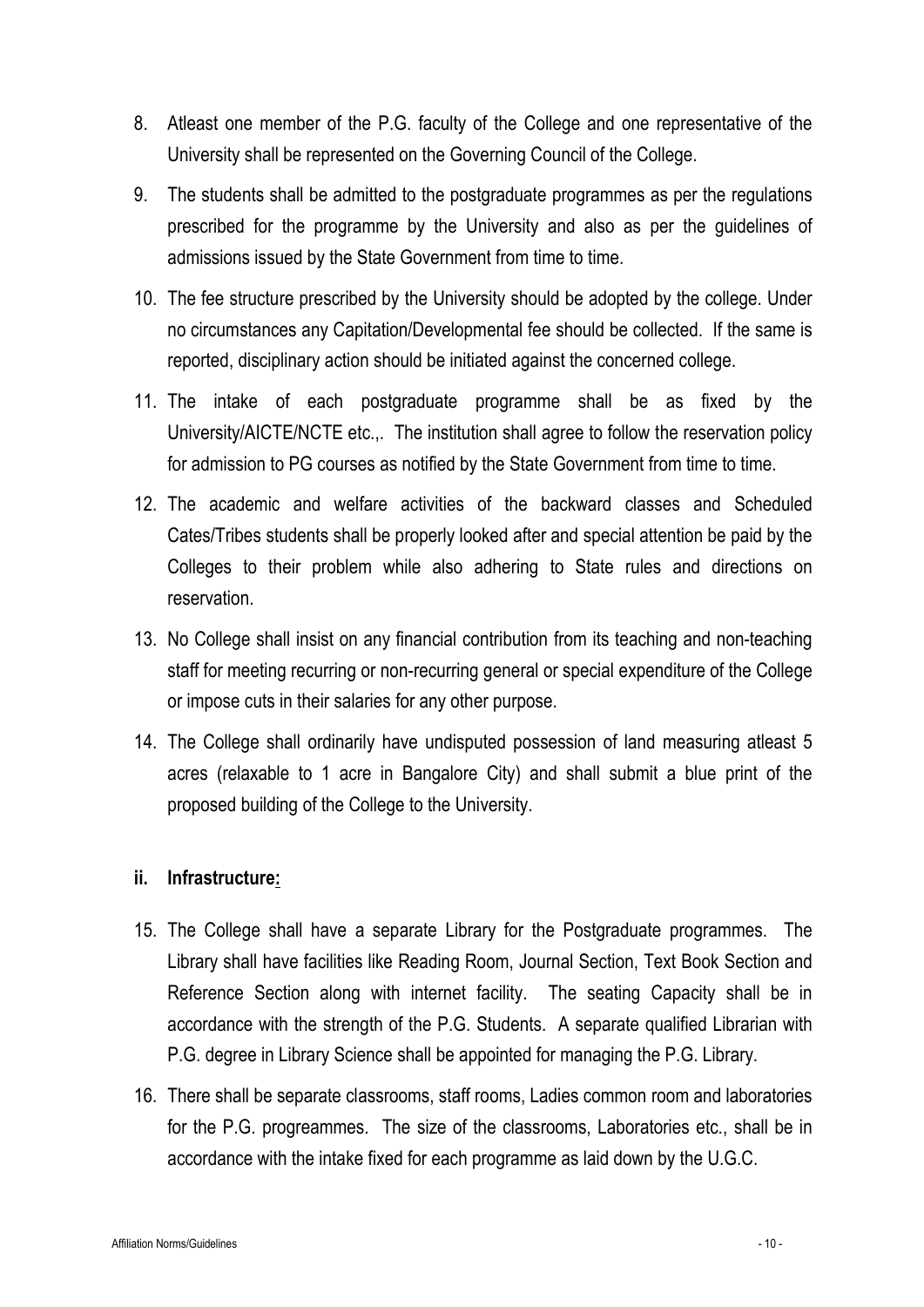- 17. There shall be separate hostel facility for P.G. students.
- 18. The College shall satisfy the University that adequate financial provision is available and that the College has deposited the endowment funds.
- 19. The College shall also satisfy that it has adequate recurring income from its own resources for its continued and efficient functioning.

## 20. Research Facilities:

The postgraduate teaching will be meaningful if the institutions create facilities for research in the concerned disciplines. This will enable the faculty members of the concerned disciplines to keep themselves abreast of the latest developments in their own areas of specializations. If the institution creates research facilities it will enable the faculty members to initiate projects and also apply for funding from specific agencies.

The College shall, exhibit its potential to develop research facilities in the concerned disciplines in the following way.

- Library: The Library should have adequate number of journals (both Indian & Foreign) in the concerned disciplines. There should be internet facilities to enable the faculty and scholars to have access to world wide information.
- Databases relating to the concerned disciplines should be procured by the Colleges offering P.G. Courses.
- There shall be an investment of atleast Rs. 2 Lakh in the first year and Rs.1,00,000/- in every subsequent year for Library towards purchase of books and journals pertaining to each P.G. Programmes.
- Laboratory: For the P.G. programme in the Science disciplines, the research laboratory shall be established exclusively for the purpose of research.
- 21. The Management of the College shall have its accounts audited at the end of each year by a chartered accountant and that a copy of its annual accounts shall be made available with the audit report to the University and State Government for inspection.
- 22. All registers and records as required to be maintained under University Regulation/Government Orders shall be maintained and will be made available as and when required for inspection by the University/Government.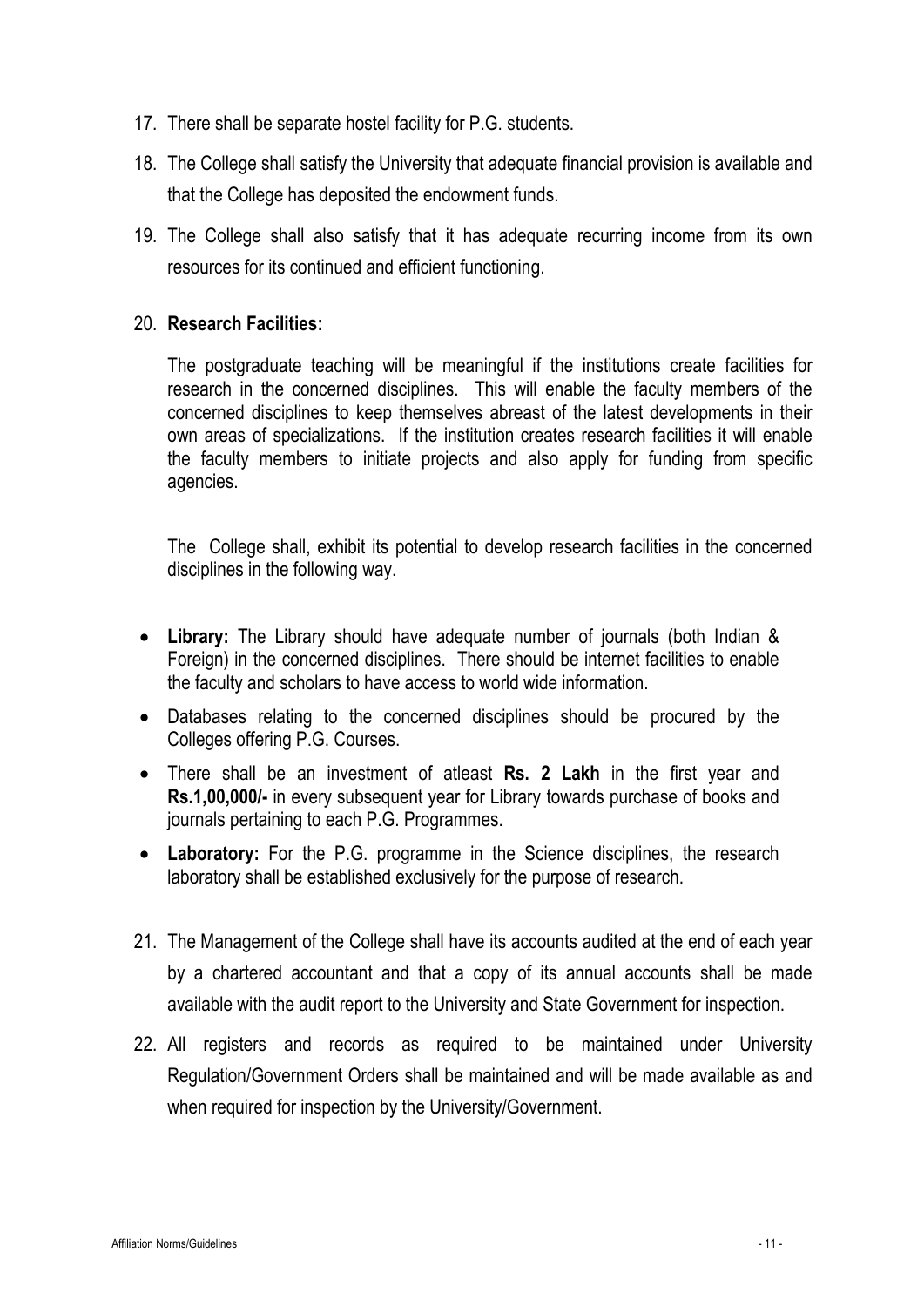#### iii. Preliminary Project Report (Please see enclosure)

The college which intends to apply for postgraduate programmes shall prepare a preliminary project report showing the infrastructure and other facilities available for each programme, with sufficient proof of financial and other resources for sustaining the programme. The College shall also give an undertaking that it abides by all the conditions mentioned above if it is considered for granting affiliation to postgraduate programme. The preliminary project report must be prepared and submitted as per the enclosed Proforma.

#### iv. Local Inquiry Committee Report

Based on the Committee's report the University shall arrange to send a Local Inquiry Committee in accordance with the provisions of the Act, Statute and Regulations to visit the College and give its report. While giving its recommendations the LIC shall strictly follow the above guidelines and shall not recommend if the institution is incapable of fulfilling the conditions.

Notwithstanding the guidelines mentioned above, all the conditions prescribed by the Act, Statutes, Ordinance, and Regulations in respect of Affiliation shall be mandatory.

*Local Inquiry Committees shall not consider the requests of the Managements/Colleges for any other courses/combination/enhancement of intake or intake for which they have not applied. Recommendations made by the Local Inquiry Committee in violation of the norms/ guidelines laid down by the University shall not be accepted.*

# *Local Inquiry Committee should not make recommendations on the basis of presumption and assumptions. The recommendations should be based on the physical infrastructure available with the colleges.*

Local Inquiry Committee should submit report with in a month of its constitution as stipulated in section 59 (7) of the KSU Act, and should not be later than 30<sup>th</sup> November.

The Vice-Chancellor may convene special meeting of the Academic Council for consideration of the Local Inquiry Committee reports.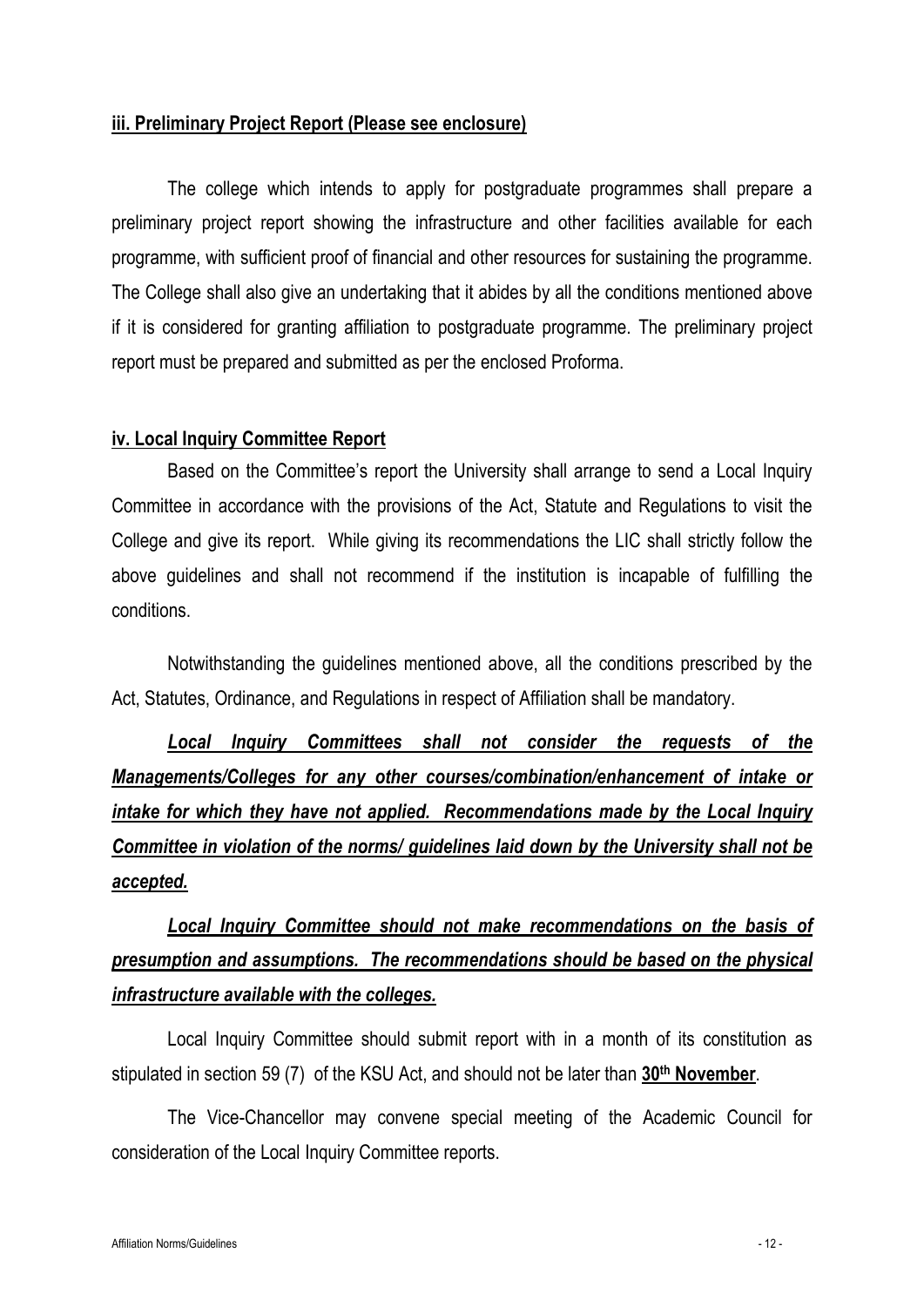The Local Inquiry Committee reports approved by the Academic Council shall be placed before the Syndicate.

After the receipt of the copy of the resolution of the Syndicate, the University shall arrange to send the proposal of starting of new colleges/additional courses/enhancement of intake for professional courses to the State Government as per statutes not later than 31<sup>st</sup> of March as stipulated in the section 59(10) of the KSU Act 2000, with an intimation to the colleges also.

Compliance of the reports shall be obtained from the college by sending Local Inquiry Committee reports to each college and issue affiliation notification of renewal of affiliation and also orders for starting of new college and orders of additional course and enhancement of intake not later than 31<sup>st</sup> of May so as to enable admission approval process and also to invite application for affiliation for the next academic year.

The following calendar of events for the affiliation process is strictly adheredwith for affiliation process.

| <b>Events</b>                                   | Date                          |
|-------------------------------------------------|-------------------------------|
| Preparatory work                                | June                          |
| Inviting affiliation applications               | August 1 <sup>st</sup>        |
| Last date for submissions of applications       | August 31 <sup>st</sup>       |
| Scrutinizing of applications                    | September                     |
| Constitution of LIC                             | September                     |
| Meeting of Chairpersons & Convenors             | October                       |
| Visit of Colleges by LIC                        | October/November              |
| Last Date for submission of reports             | November 30th                 |
| Placing the reports before the Academic Council | December                      |
| Placing the reports before the Syndicate        | December/January              |
| Last date for sending proposals for the         | Before March 31 <sup>st</sup> |
| Government                                      |                               |
| Last date for issue of renewal of affiliation   | May                           |

# Sd/- REGISTRAR Sd/- VICE-CHANCELLOR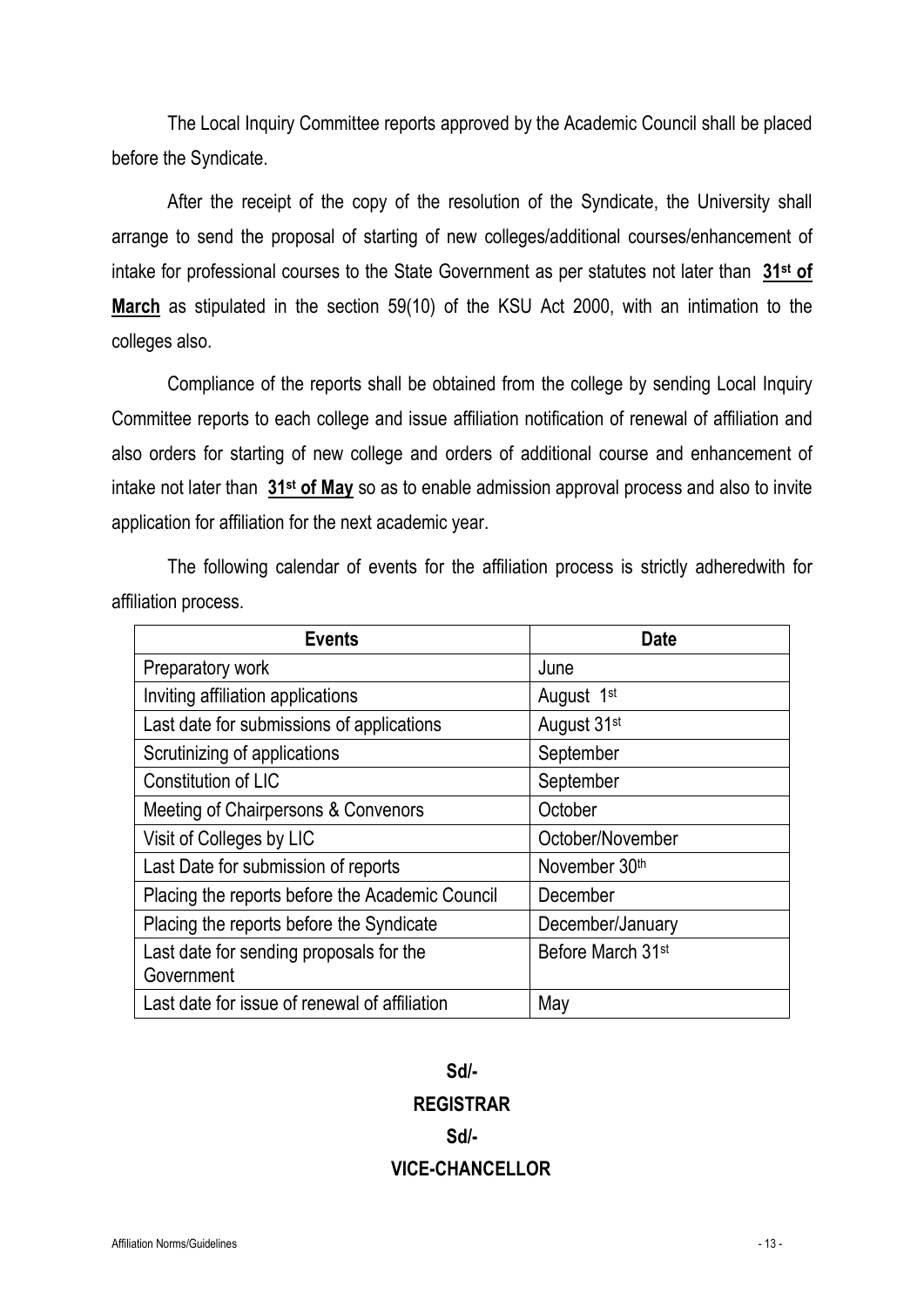# PROFORMA FOR THE PRELIMINARY PROJECT REPORT

| I. | <b>Institution details</b> |  |
|----|----------------------------|--|
|----|----------------------------|--|

| Name of the Institution<br>İ)                                  |  |
|----------------------------------------------------------------|--|
| ii) Year of establishment                                      |  |
| iii) Status of the Management/Society<br>(Trust)/any other:    |  |
| iv) Permanent address                                          |  |
| v) Name of the Principal                                       |  |
| vi) Residential address and telephone:<br>No. of the Principal |  |
| email:<br>Website                                              |  |

vii)Year of accreditation by NAAC with Grade:

# II. Course/s details

- i) Courses offered with duration and fees : charged for specific subjects
- ii) No. of students registered in respect : of each Course in the last three years
- iii) % of results indicating class in respect : of different courses, year wise during the last three years.
- iv) No. of teachers, their names and : qualifications (Please enclose bio-data of all the teachers). Specify Permanent, Part time and scales of pay.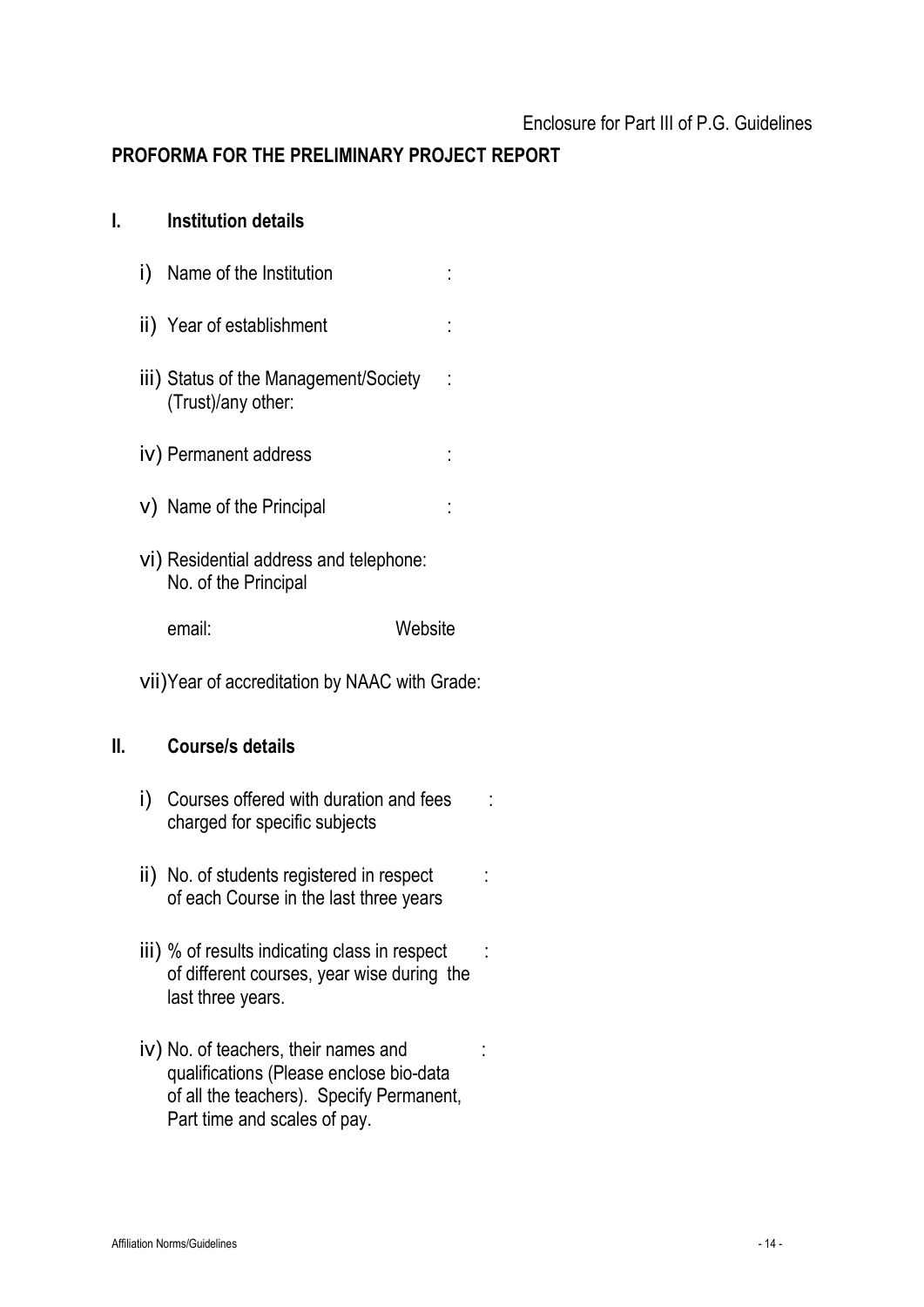v) Any new course started in the last : three years

#### III Library details

- i) Total No. of Books in the Library and : specific details in respect of different subjects and books in the areas, specify news papers, journals subscribed by the Library.
- ii) Internet facilities:
- iii) Library Space :
- iv) Name of the Librarian
- v) Qualifications of Librarian & Experience :
- vi) Any other staff attached to Library. working hours of the Library.

### IV. Laboratory details:

i) Subject-wise profile of laboratories with list : of equipments, instruments and space available in individual laboratories. Give details of any other teaching aids. Details about the supporting laboratory staff along with yearly budget and amount spent in the last three years.

#### V. Facilities for extracurricular activities

Specific sports facilities including : space available for activities and achievements if any